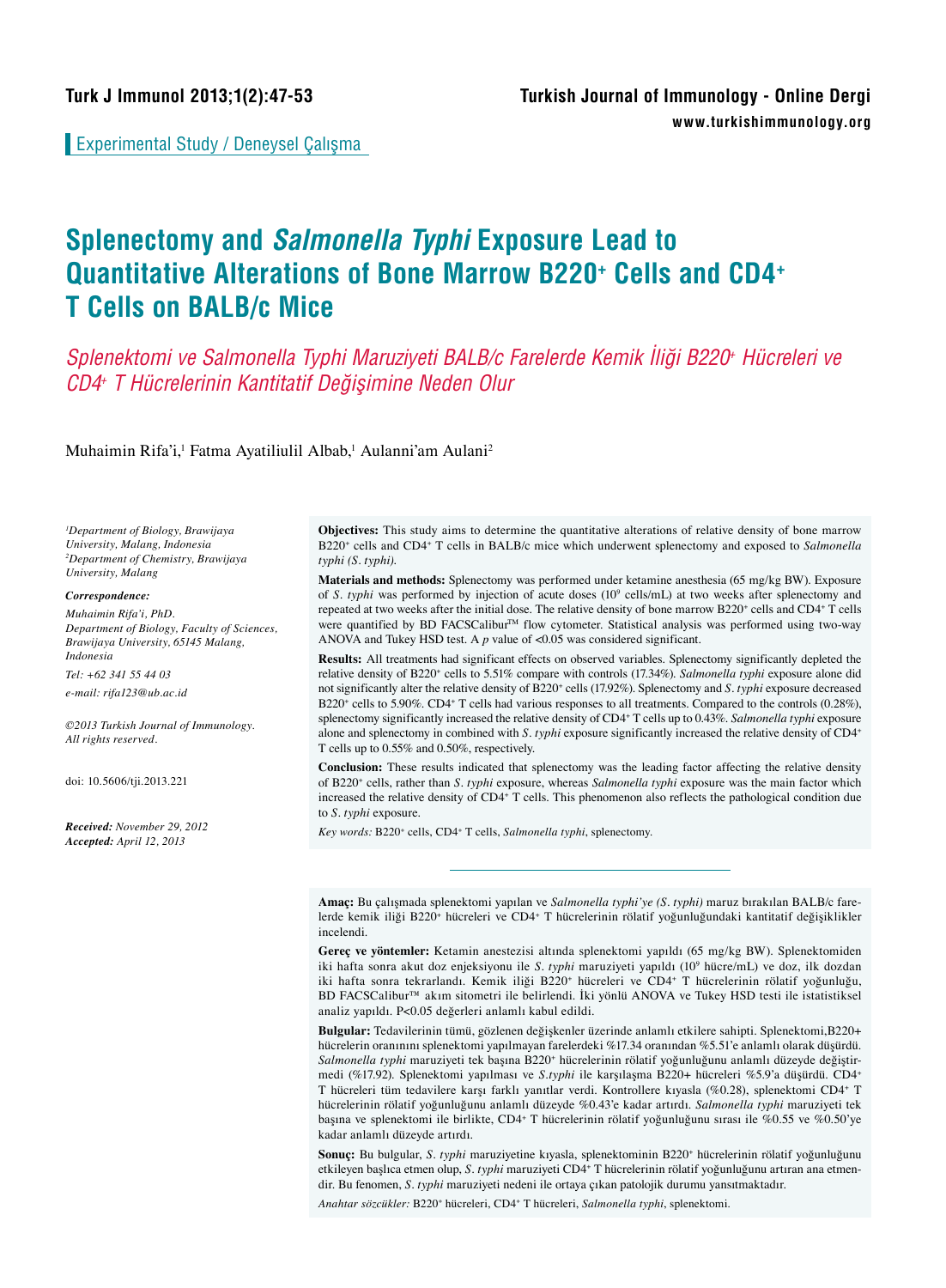The spleen is a secondary lymphoid organ that is important for many reasons. It is the place where antigen-exposed lymphocyte destruction and opsonin production occur. In addition, it also acts as a blood reservoir and is the main location for the reticuloendothelial system, humoral responses (both of T cell-induced activation and antibody production by plasma cells,<sup>[1]</sup> and macrophage microbicidal activity.[2] In cases involving leuchemy, splenomegaly, lymphoma, systemic lupus, and sickle cell anemia, the spleen functions abnormally, requiring a splenectomy or spleen removal.[3] In patients who have undergone a splenectomy, the absence of the spleen can lead to chaotic predisposition towards several infections, which are generally known as overwhelming post-splenectomy infections (OPSIs). These include bacterial pathogens such as *Streptococcus, Staphylococcus*, gram-negative pathogens, and viral infections like *Haemophilus influenza (H. influenza)*. They are also more susceptible to parasitic infections like Plasmodium spp.[4]

*Salmonella typhi* (*S. typhi*) is an intracellular gram-negative pathogen that is both facultative and cosmopolite in nature. It causes localized and systemic infection as well as an enteric fever known as typhoid, an endemic disease that is still a common health problem in developing countries. For instance, typhoid fever in Indonesia has an incidence rate of 350,810 cases per one million people and a mortality rate of 2%.[5] Eradication of intracellular pathogens such as Salmonella requires a cellular-mediated immunity response.<sup>[2]</sup> Lipopolysaccharide (LPS) of gram-negative bacteria is a potent inducer of innate and adaptive immune responses mediated by CD4+ helper T cells. This response is the result of the phagosomal localization of Salmonella or its antigens in which the phagocytes acquire, process, and present pathogen-derived peptides in the context of major histocompatibility complex (MHC) class II molecules. These peptides then engage and activate  $CD4^+$  T cells via the T-cell receptor (TCR). Another induced subset of immune cells is the B220<sup>+</sup> cells, which necessitate the humoral responses. These cells mediate the clearance of extracellular Salmonella from infected tissue by producing antibodies triggered by bacterial surface antigens such as LPS and flagellin. $[6,7]$  A lack of these T cells along with antibody depletion or a lack of B cell functions leads to an increased susceptibility to Salmonella infection.<sup>[8-10]</sup>

Macrophage activation by the LPS-induced CD4+ T cell subset causes the secretion of Th1 and B220+ cells, which subsequently leads to the secretion of the T-helper cell type 2 (Th2) cytokine. This, in turn, kickstarts the cellular and humoral responses.

Mukherjee et al.<sup>[11]</sup> discovered that this Th1 and Th2 cytokine secretion takes place at different levels while investigating a case of Salmonella infection in which she determined which immune pathway was activated. Although the cellular immune response is part of the first aid process for Salmonella infections, protection by the humoral response is needed for creating comprehensive protection. Prolonged inflammation due to the cellular-mediated immunity response also has side effects. Although the inflammation acts as a protective mechanism, it also causes tissue disruptions and leads to a disease state.<sup>[11,12]</sup> After a splenectomy, a patient is able to survive without a spleen because the liver takes over part of the work that was done by this organ. *Salmonella typhi* infection leads to a systemic infection that penetrates into the lymphoid tissues, causing the development of acute inflammation along with focal necroses, bleeding, and the perforation of several organs, including the spleen, liver, and gallbladder as well as the bone marrow.[5] The presence of acute and chronic inflammation in these organs could exacerbate the condition of patients who underwent the splenectomy; therefore, a control mechanism is needed to ensure balance in the immunity systems in order to know whether the cellular or humoral pathway has been activated. This is important since the humoral response is preferable in such conditions.

A loss of spleen function in the immune system also means the loss of large amounts of macrophage deposits, B cells, T cells, molecules, and opsonin, which performs various roles in the immunity process. Homeostasis is constantly occurring under these circumstances in an effort to compensate for the loss of the spleen in order to maintain immunity against antigens through lymphopoiesis. Components of the immune cells develop from pluripotent stem cells in the bone marrow through the lymphopoiesis process.[4,13]

In addition, B cells and CD4+ T cells are critical for the clearance of Salmonella infection;[10,14] however, little is known about the response of these cells during OPSIs. Therefore, it is necessary to study the population of B cells and CD4+ T cells in the bone marrow since that is not only the primary location in which lympophoiesis is carried out to compensate for the spleen removal, but it is where most *S. typhi* infections occur. This resembles the OPSI phenomenon that occurs in patients who undergo a splenectomy.

# **MATERIALS AND METHODS**

Completely random factorial experiments were conducted with three replications in four groups: the control group, the splenectomy group, the *S. typhi* exposure group, and the splenectomy group followed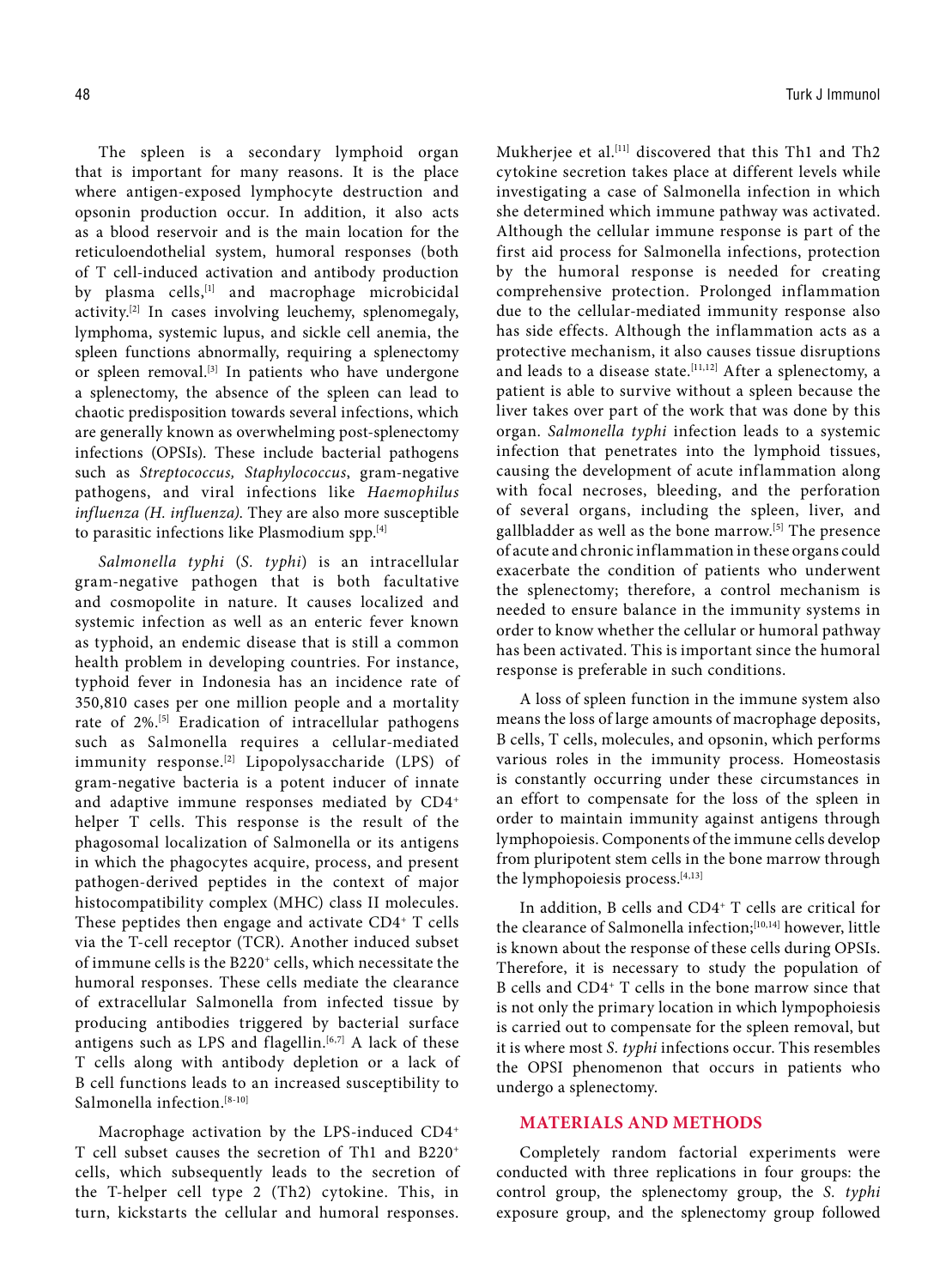by *S. typhi* exposure. All experiments were performed according to institutional guidelines concerning the care and use of experimental animals.

#### **Splenectomy**

In this experiment, we used female, six-week old BALB/c mice and performed the splenectomy based on the method used by Teixeira et al.<sup>[15]</sup> The mice (Mus musculus BALB/c) were premedicated with a subcutaneous injection of atropine sulphate (0.04 mg/kg body weight).<sup>[16,17]</sup> After 10 minutes, they were injected intramuscularly with xylazine (12 mg/kg body weight) and then anesthetized with ketamine (65 mg/kg body weight) intraperitoneally. After the splenectomy, the mice were subsequently maintained in a pathogen-free chamber for two weeks until they were stable and ready for the next treatments. Peripheral blood counts also measured before the splenectomy and at one week and one month after the surgery.

#### *Salmonella typhi* **preparation and exposure**

The *S. typhi* specimens were from the microbiology laboratory of the Medical Faculty at the University of Brawijaya in Malang, Indonesia. These bacteria were rejuvenated and confirmed by salmonella-shigella (SS) and bismuth sulphite agar (BSA) plate cultures followed by gram-stain and catalase reactions (data not shown). The *S. typhi* were prepared for exposure according to the process used by Weinstein et al.<sup>[18]</sup> and employed at the infective log phase (A600=3.35-0.50; agitated in Luria-Bertani (LB) broth at 37 °C for 24 hours). The number of cells was determined by direct counting using a memocytometer. The *S. typhi* (10<sup>9</sup> cells/ml) were suspended in 100 μl of sterile phosphate buffered saline (PBS) and intraperitoneally injected for exposure treatment. This dosage was sufficient for acute infections and close to a lethal dose of *S. typhi*. [19] A booster was given a couple weeks after the first injections, and the mice were then assessed by noting all variables a week after the booster. The presence of *S. typhi* in the mice was also confirmed through blood cultures on SS and BSA agar plates followed by a catalase reaction test and a biochemical assay.

Bone marrow isolation and flow cytometry assay. Bone marrow cells were isolated from the femur by PBS flushing and filtered through a BD Falcon™ nylon cell strainer (BD Biosciences, San Jose, CA, USA) (100 μm). They were then collected into microtubes. The filtrate was centrifuged at 3200 rpm 4 °C for two minutes. The supernatant was discarded, washed once, and then centrifuged again to obtain a pellet of bone marrow cells, which was co-incubated with monoclonal, FITCconjugated anti-mouse CD4 and PE-Cy7-conjugated Rat anti-mouse CD45R/B220 antibodies (BD Biosciences, San Jose, CA, USA) for 15 minutes. Next, the pellet was resuspended in 500 μl PBS and assessed via a BD FACSCalibur™ flow cytometer (BD Biosciences, San Jose, CA, USA). The data was then processed using the BD CellQuest Pro<sup>TM</sup> software (BD Biosciences, San Jose, CA, USA) and statistically analyzed via two-way analysis of variance (ANOVA) ( $\alpha$ =0.05). This was followed by a post-hoc Tukey's honestly significant difference (HSD) test to determine major changes and differences among the B220+ cells and CD4+ T cells relative to the density mean values.

#### **RESULTS**

The flow cytometry analysis of the bone marrow showed no significant increase in the relative number of CD4+ T cells (0.43%; p>0.05) during the splenectomy treatment compared with the controls (0.38%). This corresponds with the study by Willführ and Westermann<sup>[20]</sup> which stated that the number of T cells was not affected by splenectomies, and there was no compensation for the absence of peripheral T cells. We also found a significant increase in the relative number of CD4+ T cells due to the exposure to *S. typhi* (0.55%) and splenectomies that were followed by exposure to *S. typhi* (0.50%). This also corresponds with Wahyuni<sup>[21]</sup> who revealed a higher relative number of CD4+ T cells in peripheral lymphoid organs of mice treated with *S. typhi*, although the difference was insignificant.

It is not known how an antigen that infects the tissue of lymphoid organs affects the way the immune response is generated because the same antigen can cause different immune responses in different organs.[22] Involvement of cellular and humoral immune responses in cases where infection occurs may feature a systemic response, which is mainly mediated by the liver, spleen, intestines, and gut-associated lymphoid tissues (GALT). *Salmonella typhi* can enter into mucosal tissues in that area, and after growing in the submucosal region of the liver and spleen, this bacteria progressively reaches the blood vessels and circulates throughout the body, even entering the bone marrow.[23]

When there are huge numbers of CD4<sup>+</sup> T cells in the bone marrow, this is anomalous and indicates infection. These cells also play a role in the elimination of intracellular pathogens such as *S. typhi*, [24] with flagellin (H antigen) of Salmonella being a specific target.<sup>[10]</sup> The doses used in our study (10<sup>9</sup> cells/ml) had a modulated immune response. In a study by Srinivasan et al.,  $[19]$  doses of  $10^7$ -10<sup>9</sup> were able to increase the level of CD4+ T cell clonal expansion and the expression of CD11a. In addition, Sood et al.<sup>[25]</sup> reported that the higher number of CD4<sup>+</sup> T cells in the bone marrow is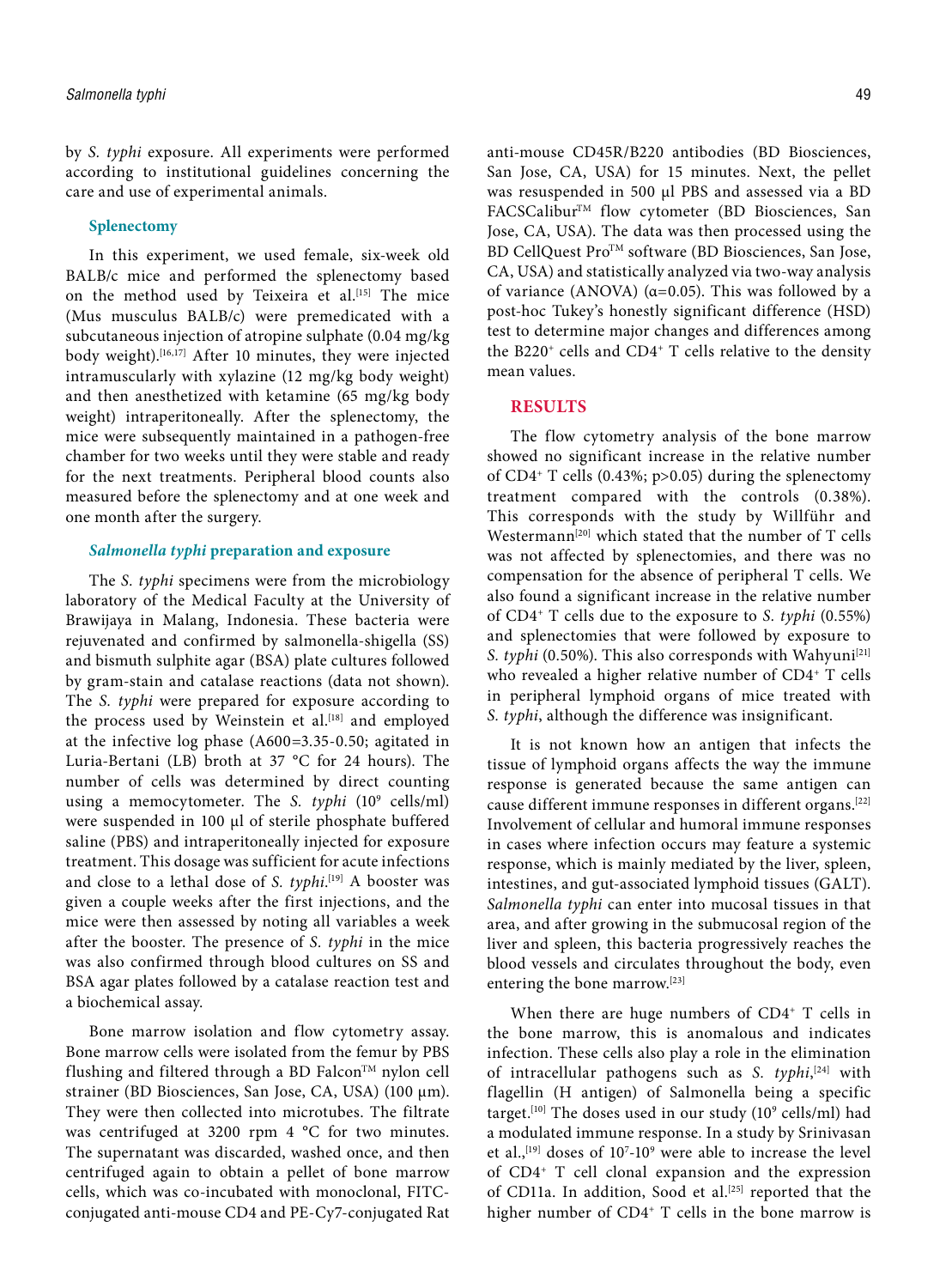linear, as evidenced by the increased ratio of CD4<sup>+</sup> T cells/CD8+ T seen in Peyer's patches and the spleens of mice treated with exposure to the *S. typhi* outer membrane protein (OMP). Furthermore, the authors noted a massive expansion of CD4+ T cells relative to the number found in the bone marrow after *S. typhi* exposure, indicating that this bacteria is capable of causing systemic infection that can reach the bone marrow. *Salmonella typhi* causes disease by establishing colonies and then multiplying within the host body.[26]

Peritrichous bacteria have flagella that actively engage with the surrounding cells, but they also have pili that serve as intermediaries for sex and adhesion.<sup>[27]</sup> These bacteria are capable of causing systemic infection in the first two weeks after the original infection.[28] In addition, they are very dangerous because they can enter various tissues and organs through the bloodstream. Future development of this type of bacteria can occur in the gallbladder, bone marrow, and spleen and can be a source of infection.<sup>[26]</sup>

The existence of CD4<sup>+</sup> T cells in the bone marrow also allows for the secretion of cytokines in the microenvironment of the bone marrow. This stimulates the immune cells that are needed to eliminate the penetrating antigen. The cytokines can also induce the proliferation and differentiation of immune cells, which are hemopoietic precursors in the bone marrow.[29] This same process occurred in our study with a significant increase in the B220+ cells relative to the number (p>0.05) of mice exposed to *S. typhi* versus the control group. These B220+ cells express a surface molecule of B220 (CD45R). In mice, all cells that are committed to the B cell lineage express CD45R molecular surface, both from a progenitor cell, the cell c-kit + pro-B in the bone marrow, and the liver fetus until there are mature B cells in the peripheral circulation (slgM+ sIgD+ ) and activated B cells.[30] Therefore, B220 (CD45R) is used as a molecular marker of B cells in mice.

In this study, the relative number of bone marrow B220+ cells in the control group (17.34%) and *S. typhi* exposure group (17.92%) did not differ significantly, but patients who undergo a splenectomy could see a significant reduction of up to 5.51% in the relative amount of B220+ cells and this increases to 5.90% if the splenectomy is followed by exposure to *S. typhi* (Figure 1).

## **DISCUSSION**

Our results demonstrated that a splenectomy is the only factor that affects the relative amount of B220+ cells in the bone marrow. This result contradicts our initial hypothesis and the conclusions of several related studies which showed that patients who had a splenectomy had an higher number of these cells as compensation for the loss of B lymphocytes when the spleen was removed.[31-33]



Figure 1. The relative numbers of bone marrow B220<sup>+</sup> cells and CD4<sup>+</sup> T cells. The corresponding lowercase letters above the deviation line showed no significant difference (p>0.05) based on Tukey's High Significant Differences test at a 95% significance level.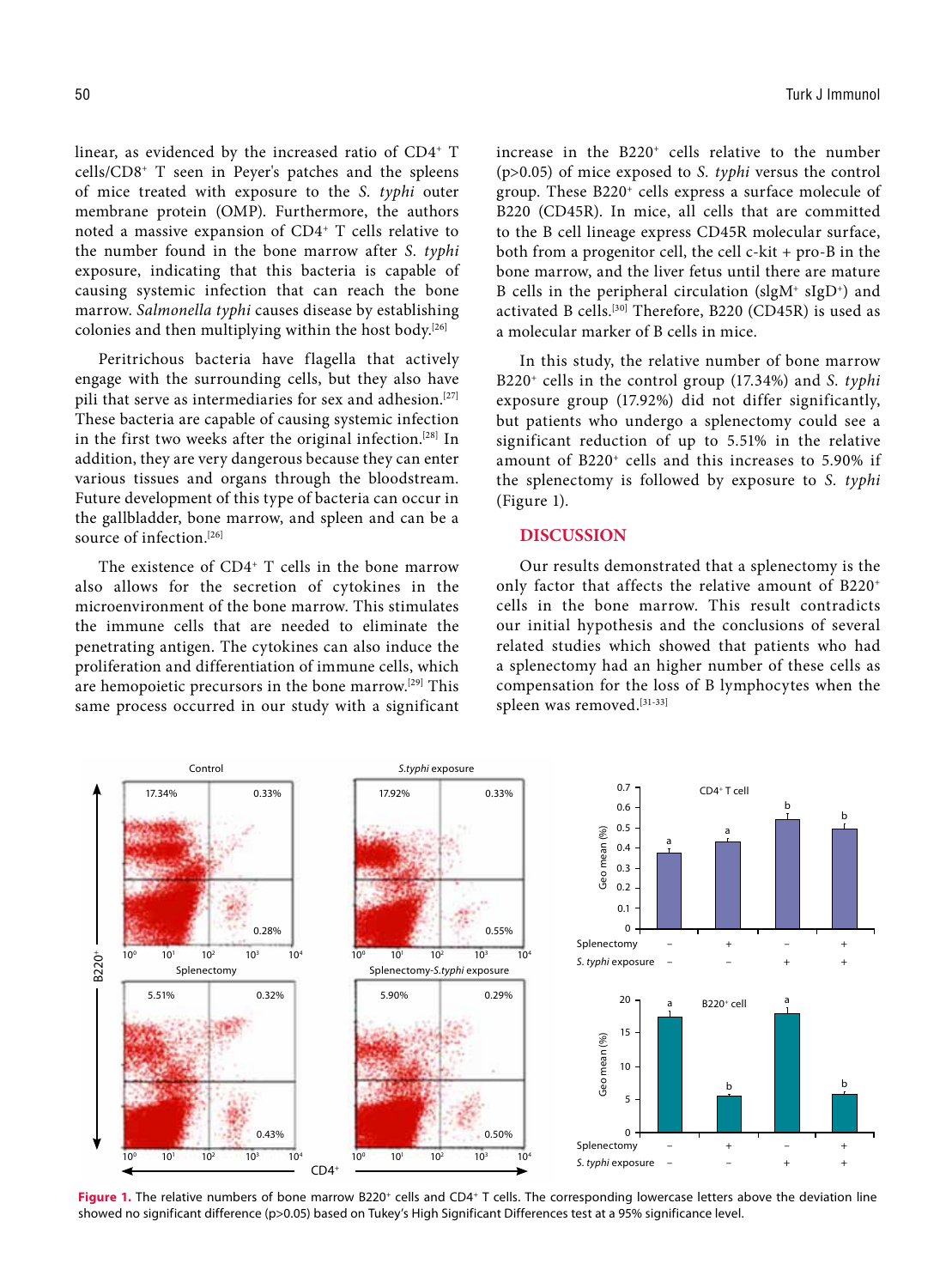We also found that relative number of B cells in the central lymphoid organs (bone marrow) drops dramatically after a splenectomy. The explanation for this phenomenon involves several possible mechanisms. First, this decline indicates that other organs were not able to effectively compensate for the large numbers of B cells that were lost after the splenectomy. A second possibility is that the higher migration rate and lower proliferation rate were responsible.[34] Massive migration of immature B cells into the peripheral circulation has also been described by Ellis et al.<sup>[32]</sup> who reported that the high number of peripheral lymphocytes in their patients indicated a large amount of mature B lymphocytes. This was caused by the increased migration of newly formed B cells from the bone marrow which served as a homeostatic mechanism for the recovery of B cells in the peripheral circulation due to castration. Normal migration usually ranges from 10-15% to fill the peripheral B cells, but in certain cases, such as when castration occurs, this percentage can involve as many as 45% of the total number of circulating B cells and increase the number of lymphocytes both in the peripheral lymphoid organs and central lymphoid organs.

Our study also calculated the number of peripheral blood components after the splenectomy (data not shown). The quantification of peripheral blood lymphocytes one week after the splenectomy (75 cells/mm3 ) showed a statistically significant decrease (p<0.05) compared with the pre-splenectomy levels (91 cells/mm3 ). The possibility of migration to the periphery was also indicated by a decrease in the number of B cells. However, according the B cell measurements taken at one-month intervals after the procedure, the number of lymphocytes gradually returned to normal pre-surgical levels. The flow cytometry analysis of the bone marrow in this study was conducted at the same time as the quantitative analysis of the blood components one month after the splenectomy. This suggests the possibility that the decrease in the bone marrow B cells was caused by the high migration rate in order to maintain the number of peripheral B cells. However, the normally expected high rate of B cell lymphopoiesis in the bone marrow did not occur due to the splenectomy. To achieve homeostasis, a high migration rate should be followed by an increase in the rate of lymphopoiesis, as indicated by the higher number of lymphocytes in both the peripheral organs and central organs, for example the bone marrow and thymus, [32,35,36] but there was no homeostatic anomaly in our study. Foster and Trejdosiewicz<sup>[37]</sup> explained why this might happen by showing that a splenectomy does not affect the proliferation of B cells in the bone marrow and lymph

nodes. This result is also supported by the persistence of T cells and memory B cells that already exist in the lymphoid organs and an increase in Kupffer cell activity, indicating that the rate of proliferation was not affected.<sup>[38]</sup> Milićević et al.<sup>[34]</sup> found that the migration and proliferation of B cells was influenced by surface molecules such as lymphocyte function-associated antigen 1 (LFA-1), intercellular adhesion molecule 1 (ICAM-1), L-selectin, 4-integrins, the IL-2-R chain, CD44, and MHC class II, which affects the initial attachment of B cells in the endothelium and their infiltration into the tissue. Removing the spleen caused a decrease in the expression of LFA-1 and ICAM-1 in B cells, which would support the acceleration of B cell migration to the peripheral organs and increase in blood circulation. These results prove that the spleen is needed for the expression of LFA-1 and ICAM-1 in B cells. When the B cell proliferation in the bone marrow was calculated, stable numbers were reported after the splenectomy, indicating that the high number of peripheral B cells due to the splenectomy was mainly caused by migration rather than proliferation. Part of the marginal zone of the spleen plays an important role in the regulation of the expression of LFA-1 and ICAM-1 because this is only done in the spleen<sup>[39]</sup> and cannot be replicated elsewhere after the splenectomy. In addition, the marginal zone is the only area that develops slowly, and we found that B cells in this location do not express much CD2, which causes B cell lymphocytosis after procedures such as a splenectomy. A decrease in the expression of LFA-1 and ICAM-1 also causes B cell's affinity in peripheral tissue is reduced and speed up the circulation into the lymph circulation.[40]

In addition, some studies have shown that the number of T cells is not affected by a splenectomy. The existence of empty space not compensated for by the T cells resulted in an increased demand for peripheral B cells in the Willführ and Westermann study;[20] hence, migration from the bone marrow increased. The existence of these events causes the re-infiltration of B cells into tissues at an increased rate and leads to the migration of B cells from the bone marrow into the blood and peripheral organs. Acceleration of this migration may be one factor that can cause a patient to be vulnerable to infection after a splenectomy since the B cells do not remain on the peripheral organs as long, thus mediating cellular interaction that initiates and regulates the immune response against an antigen.<sup>[41]</sup> Another mechanism that also exacerbates the decrease in the number of B cells is the extensive selection of peripheral immature B cells that migrate from the bone marrow, of which only 30% pass this selection process.[42,43]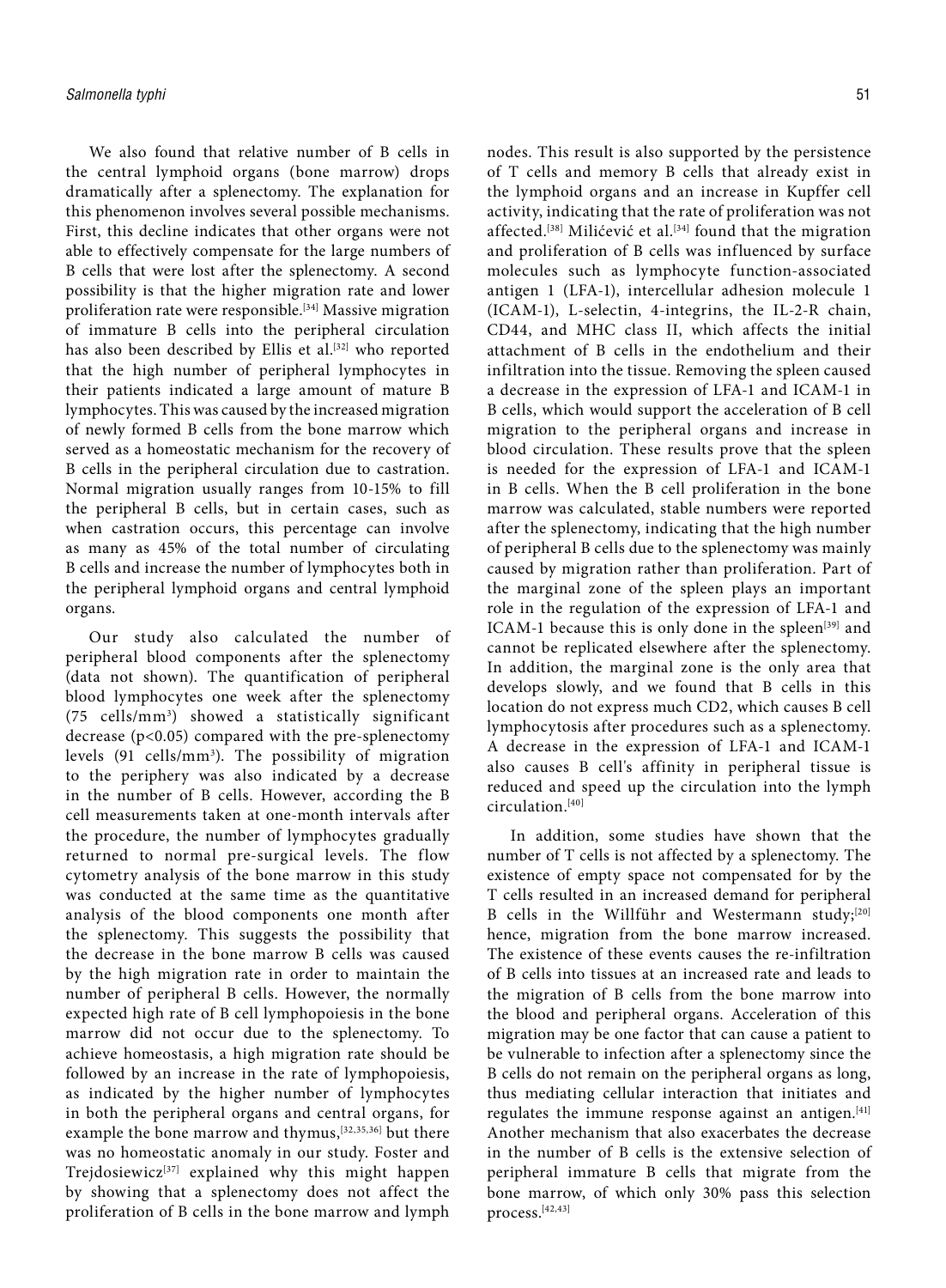One limitation of this study was that there was no differential count of B cells and T cells in the total peripheral lymphocytes, so the possibility of B cell migration to compensate for the number of peripheral B cells due to the splenectomy could not be proved exactly. In addition, the possibility of extensive selection towards B cells in the bone marrow could not be proved by the presented methods. Further studies are needed to determine the exact number of emigrant cells from the bone marrow in order to differentiate between the amount of mature peripheral B cells (B220+Lo CD24+hi) and emigrant B cells (B220+hi CD24+Lo).

#### **Conclusion**

In this study, the splenectomized and unsplenectomized mice which were exposed to *S. typhi*  had massive increases in the relative number of bone marrow CD4+ T cells. However, the relative number of B220<sup>+</sup> decreased significantly when a splenectomy was performed. In addition, *S. typhi* exposure also did not significantly affect the relative number of B220<sup>+</sup> cells. This proves that quantitative alterations of CD4+ T cells are primarily affected by *S. typhi* exposure and that the relative number of B220<sup>+</sup> cells are primarily affected by splenectomies.

# **Declaration of conflicting interests**

The authors declared no conflicts of interest with respect to the authorship and/or publication of this article.

# **Funding**

This study was financially supported by Ege University Funding of Scientific Projects.

## **REFERENCES**

- 1. Brender E, Burke A, Glass RM. JAMA patient page. The spleen. JAMA 2005;294:2660.
- 2. Abbas AK, Lichtman AH. Cellular and molecular immunology. 5th ed. Philadelphia: Elseiver Saunders; 2005.
- 3. Cancer Backup. Limpanomegaly. Available from: http://www .cancerbackup.org.uk/cancertype/cancerindex.org/geneweb/ IL6.htm. [Access: October, 2008]
- 4. Medline. Spleen. Available from: http://www.nlm.nih.gov/ medlineplus/lymphatic diseases.html. [Access: October, 2008]
- 5. Helath Ministry of Indonesia. Profil Kesehatan Indonesia Th. 2000-2004. Available from: http://bankdata.depkes. go.id/ data%20.profil. [Access: October, 2008]
- 6. Cookson BT, Cummings LA, Rassoulian Barrett SL. Bacterial antigens elicit T cell responses via adaptive and transitional immune recognition. Curr Opin Microbiol 2001;4:267-73.
- 7. Honko AN, Mizel SB. Mucosal administration of flagellin induces innate immunity in the mouse lung. Infect Immun 2004;72:6676-9.
- 8. Hess J, Ladel C, Miko D, Kaufmann SH. Salmonella typhimurium aroA- infection in gene-targeted immunodeficient mice: major

role of CD4+ TCR-alpha beta cells and IFN-gamma in bacterial clearance independent of intracellular location. J Immunol 1996;156:3321-6.

- 9. Mastroeni P, Villarreal-Ramos B, Hormaeche CE. Role of T cells, TNF alpha and IFN gamma in recall of immunity to oral challenge with virulent salmonellae in mice vaccinated with live attenuated aro- Salmonella vaccines. Microb Pathog 1992;13:477-91.
- 10. McSorley SJ, Jenkins MK. Antibody is required for protection against virulent but not attenuated Salmonella enterica serovar typhimurium. Infect Immun 2000;68:3344-8.
- 11. Mukherjee S, Ling YC, Thomas JP, Shuang H, Nauciel C. Role of CD4+ T cells and T-independent mechanisms in acquired resistance to Salmonella typhimurium infection. J Immunol 1990;145:1265-9.
- 12. Pilar AV, Reid-Yu SA, Cooper CA, Mulder DT, Coombes BK. GogB is an anti-inflammatory effector that limits tissue damage during Salmonella infection through interaction with human FBXO22 and Skp1. PLoS Pathog 2012;8:e1002773.
- 13. Roitt IM. Essential immunology. In: Harahap A, Liliana K, Samsuridjal D, Siti BK, Yoes PD, editors. Jakarta: Widya Medika; 1995. p. 142-5.
- 14. Maybeno M, Redeker A, Welten SP, Peters B, Loughhead SM, Schoenberger SP, et al. Polyfunctional CD4+ T cell responses to immunodominant epitopes correlate with disease activity of virulent Salmonella. PLoS One 2012;7:e43481.
- 15. Teixeira FM, Fernandes BF, Rezende AB, Machado RR, Alves CC, Perobelli SM, et al. Staphylococcus aureus infection after splenectomy and splenic autotransplantation in BALB/c mice. Clin Exp Immunol 2008;154:255-63.
- 16. Brown MJ, McCarthy TJ, Bennett BT. Long term anesthesia using a continuous infusion of guaifenesin, ketamine and xylazine in cats. Lab Anim Sci 1991;41:46-50.
- 17. Perobelli SM, Alves CC, Rezende AB, Farias RE, Nunes SI, Teixeira HC. Splenic autotransplantation reverses interferongamma and nitric oxide production and resistance to Listeria monocytogenes in splenectomized mice. Transpl Infect Dis 2011;13:154-60.
- 18. Weinstein DL, O'Neill BL, Hone DM, Metcalf ES. Differential early interactions between Salmonella enterica serovar Typhi and two other pathogenic Salmonella serovars with intestinal epithelial cells. Infect Immun 1998;66:2310-8.
- 19. Srinivasan A, Foley J, Ravindran R, McSorley SJ. Low-dose Salmonella infection evades activation of flagellin-specific CD4 T cells. J Immunol 2004;173:4091-9.
- 20. Willführ KU, Westermann J, Pabst R. Splenic autotransplantation provides protection against fatal sepsis in young but not in old rats. J Pediatr Surg 1992;27:1207-12.
- 21. Wahyuni N. Quantitative Changes in IL-2, CD4 and CD8 T cells in splenectomized mice after exposure with S. typhi. Brawijaya University; 2009.
- 22. Anderson R, Lukey PT, Dippenaar U, Eftychis HA, Findlay GH, Wooten MW, et al. Dithranol mediates pro-oxidative inhibition of polymorphonuclear leukocyte migration and lymphocyte proliferation. Br J Dermatol 1987;117:405-18.
- 23. Kaufmann SH. Immunity to intracellular microbial pathogens. Immunol Today 1995;16:338-42.
- 24. Cummings LA, Barrett SL, Wilkerson WD, Fellnerova I, Cookson BT. FliC-specific CD4+ T cell responses are restricted by bacterial regulation of antigen expression. J Immunol 2005;174:7929-38.
- 25. Sood S, Rishi P, Vohra H, Sharma S, Ganguly NK. Cellular